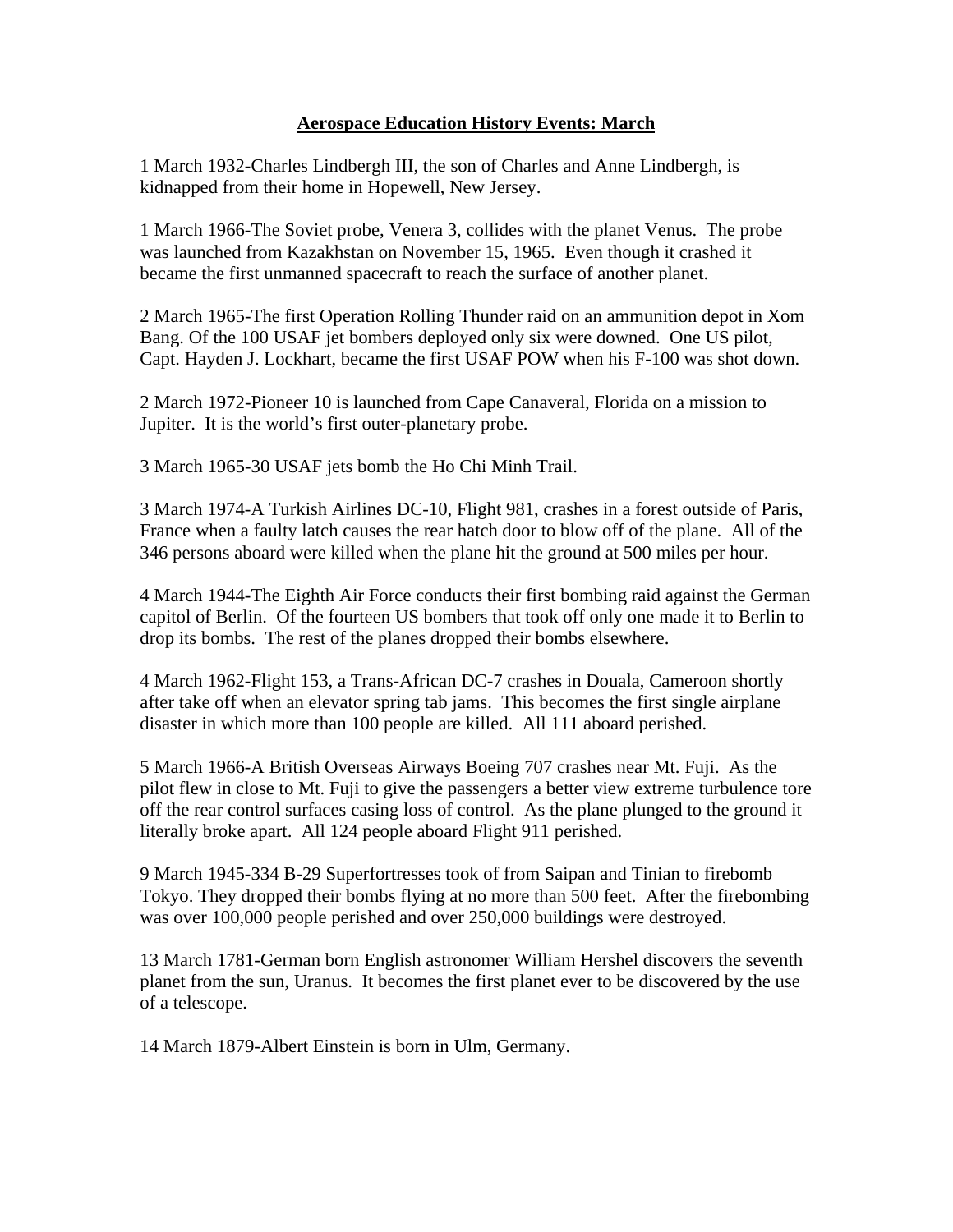14 March 1980-A Polish Airlines Ilyushin 62 crashes while attempting to land in Warsaw, Poland. All 87 people aboard perished including 22 members of the United States boxing team, prominent anthropologist Dr. Alan Merriam and Polish singer Anna Jantar. The accident was caused when one of the engines blew apart and severed the rudder and elevator control lines.

16 March 1926-Robert H. Goddard successfully launches the first liquid fueled rocket in Auburn, Massachusetts. The rocket traveled for 2.5 seconds at about 60 miles per hour. It reached an altitude of 41 feet and landed 184 feet away from its original launch site.

18 March 1969-B-52 bombers drop bombs on Cambodia for the first time during the Vietnam War. The mission was named Operation Breakfast.

19 March 1916-The first American air combat mission is flown by the First Aero Squadron. The mission was to provide support to the 7,000 ground troops that invaded Mexico in search of Pancho Villa.

19 March 2003-President Bush announces the start of Operation Iraqi Freedom.

22 March 1958-Producer Mike Todd dies when his plane, "Lucky Liz" crashes. Todd produced such films as Oklahoma and Around the World in 80 Days.

23 March 1961-A US intelligence gathering plane is shot down over the Plain of Jars in central Laos.

23 March 1983-President Reagan calls for new antimissile technology using laser beams from satellites. The program becomes the "Strategic Defense Initiative" but is better known as the "Star Wars Initiative". After over \$30 billion in costs invested the program was shelved in the mid 1990s.

24 March 1999-NATO (North Atlantic Treaty Organization) commences air strikes against Yugoslavia in the province of Kosovo after a new wave of ethnic cleansing.

27 March 1945-The Germans launch the last of their V-2 rockets from a launch site near The Hague in the Netherlands. Of the two V-2 rockets launched, one landed on a block of flats in London and the other landed in Antwerp in Belgium. Later that same afternoon another V-2 landed in Kent, England.

27 March 1977-Two Boeing 747 jumbo jets collide on the runway at the Los Rodeos Airport in the Canary Islands during a foggy afternoon. 582 passengers and crew were killed when the KLM and Pan Am jets collided.

29 March 1974-The unmanned spacecraft Mariner 10, launched by NASA, becomes the first and only spacecraft to visit the planet Mercury. The data sent back by Mariner 10 revealed that Mercury's slow rotational period of one rotation takes 58 Earth days.